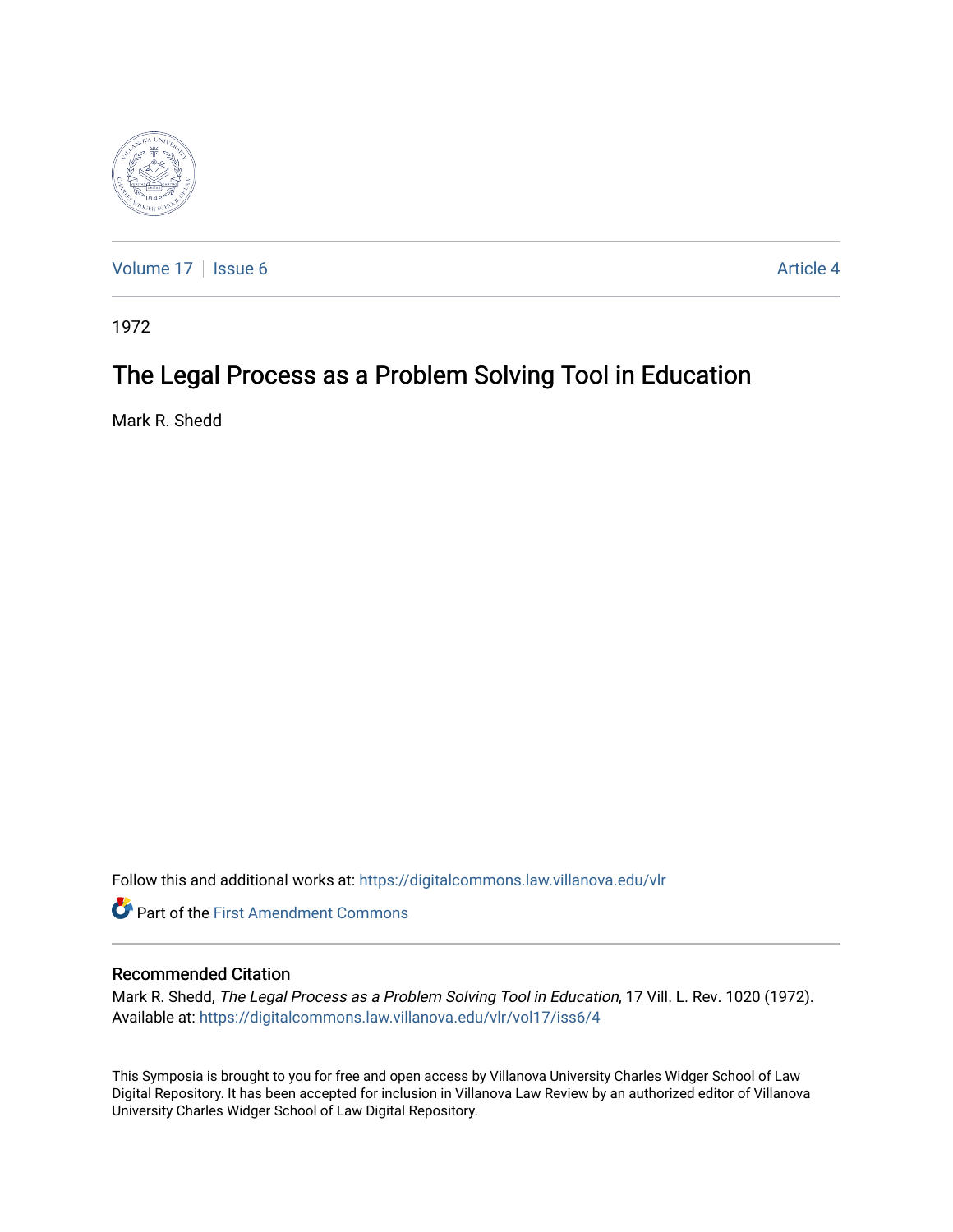VILLANOVA LAW REVIEW *1020* [VOL. **17: p. 993**

## THE LEGAL PROCESS AS A PROBLEM SOLVING TOOL IN EDUCATION

#### MARK R. SHEDD<sup>+</sup>

FROM THE OUTSET, the history of our nation has been a story of the freeing and empowering of a long line of previously controlled, dominated, and colonized people,<sup>1</sup> including teachers and professors. The break with England and the adoption of the Constitution with its Bill of Rights triggered a chain of actions and events down to the present time. The effect of each series of events and actions, in my view, has tended to open our society and its institutions to wave after wave of peoples, including immigrants, labor groups, and other disenfranchised have-nots. The dynamics of this process have often made it inconvenient and somewhat upsetting for those in power and, in some instances, have led to disruption and even violent resistance. Witness the angry confrontation between federal troops and southern citizens determined to resist school integration, from Little Rock to the University of Mississippi. Conversely, the disappointment of the rising expectations of a people emerging from oppression may suddenly erupt into a conflagration, as Harlem, Watts, and Newark demonstrated in the mid-sixties. On the campus, also, frustration from the slow pace of administrators in recognizing student interest may be fanned into riotous flame by the volatile mixture of skillful agitators and inept enforcement personnel. I believe, however, that the very dynamics of this process have been the real source of this nation's vitality, *i.e.,* the means of our constant self-renewal as a democratic society. It has been a way of persistently re-educating ourselves to the meaning and value of a free participatory democracy.

The past decade has been a particularly excruciating time as several previously colonized minorities have pressed to have the law universally applied rather than affording protection to a particularly preferred group. I speak of blacks, browns, Indians, women, and the young. Since the struggle to reinterpret the laws of our country, in light of the rights and special circumstances of racial minorities and the young, has been waged largely in educational institutions, I have been especially concerned personally, and I might say I bear a few

t Visiting Professor of Educational Administration, Harvard Graduate School of Education; Former Superintendent, Philadelphia School System. A.B., University<br>of Maine, 1950; Ed. D., Harvard University, 1960.

<sup>1.</sup> Illustrative examples would be the Emancipation Proclamation, the extension of voting rights to racial minorities and women, the reduction of the voting age, and the current campaign to reduce the age of minority and to enact the Equal Rights Amendment.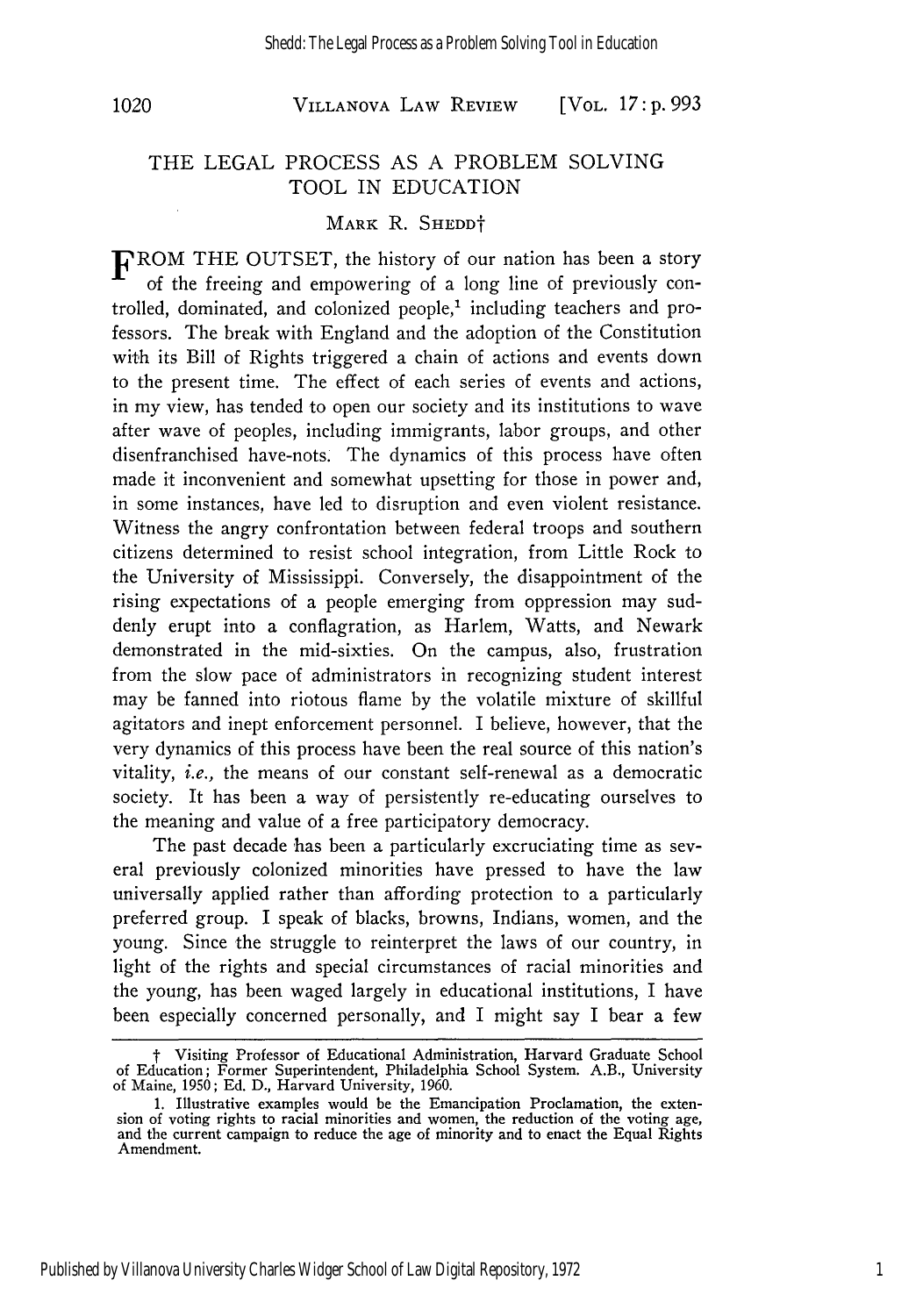## **EDUCATIONAL** DECISION **MAKING** *JUNE* **19721** 1021

scars as a result of being caught in the crossfire between those who seek the changes and those who demand that we maintain the status quo. Defining and securing the rights of the young, especially, gets to be a very tricky, complex, and difficult problem. It raises many questions and issues that are not easily resolved. Because the law mandates school attendance, it places the schools *in loco parentis,* and because students in school are of varying ages and maturity levels, it is necessary to define in rather special ways the rights and responsibilities of the young.

Recently, the Philadelphia Board of Education adopted a Student Bill of Rights and Responsibilities which attempted: (1) to define more clearly the rights of school students under the law; (2) to clarify the limits on behavior and action of students in the school community - consistent with that order which is necessary to accomplish the educational mission of the school; and (3) to establish orderly and rational means for the redress of student grievances against the policies of the school and the practices of school personnel. I personally believe that the Student Bill has relieved some tensions while, perhaps, generating others. It has educated students about due process in a very real way by channeling youthful energies into ways of improving their own institutions. But interestingly enough, a well-known former law enforcement official has charged the Superintendent of the Philadelphia School System with permissiveness forsupporting such folly, and an official of the teachers' union stated that only teachers have rights in the school - students have no rights because they are only in school for a time to be taught and then depart.

Let me cite what I consider to be a few problems and issues that law and education face together as we continue to deal with the fallout from a whole series of decisions - In re Gault,<sup>2</sup> Tinker v. School *District,3 Brown v. Board of Education,4* and *Serrano v. Priest.5 (1)* Do a student and his parents have a right of access to his records and reports in the school files? (2) What are reasonable codes of discipline and dress? (3) Do the police have the right to enter schools to undertake surveillance or to interrogate students and faculty? (4) What constitutional safeguards should be afforded the student, parents, and faculty? (5) How do the Board of Education and administration deal with the problem of desegregation and busing during the current constitutional crisis confronting the judicial, executive, and legislative

<sup>2.</sup> **387 U.S. 1 (1967).**

<sup>3. 393</sup> U.S. 503 (1969).

<sup>4. 349</sup> U.S. 294 (1955).

<sup>5. 5</sup> Cal. 3d 584, 487 P.2d 1241, **96** Cal. Rptr. **601 (1971).**